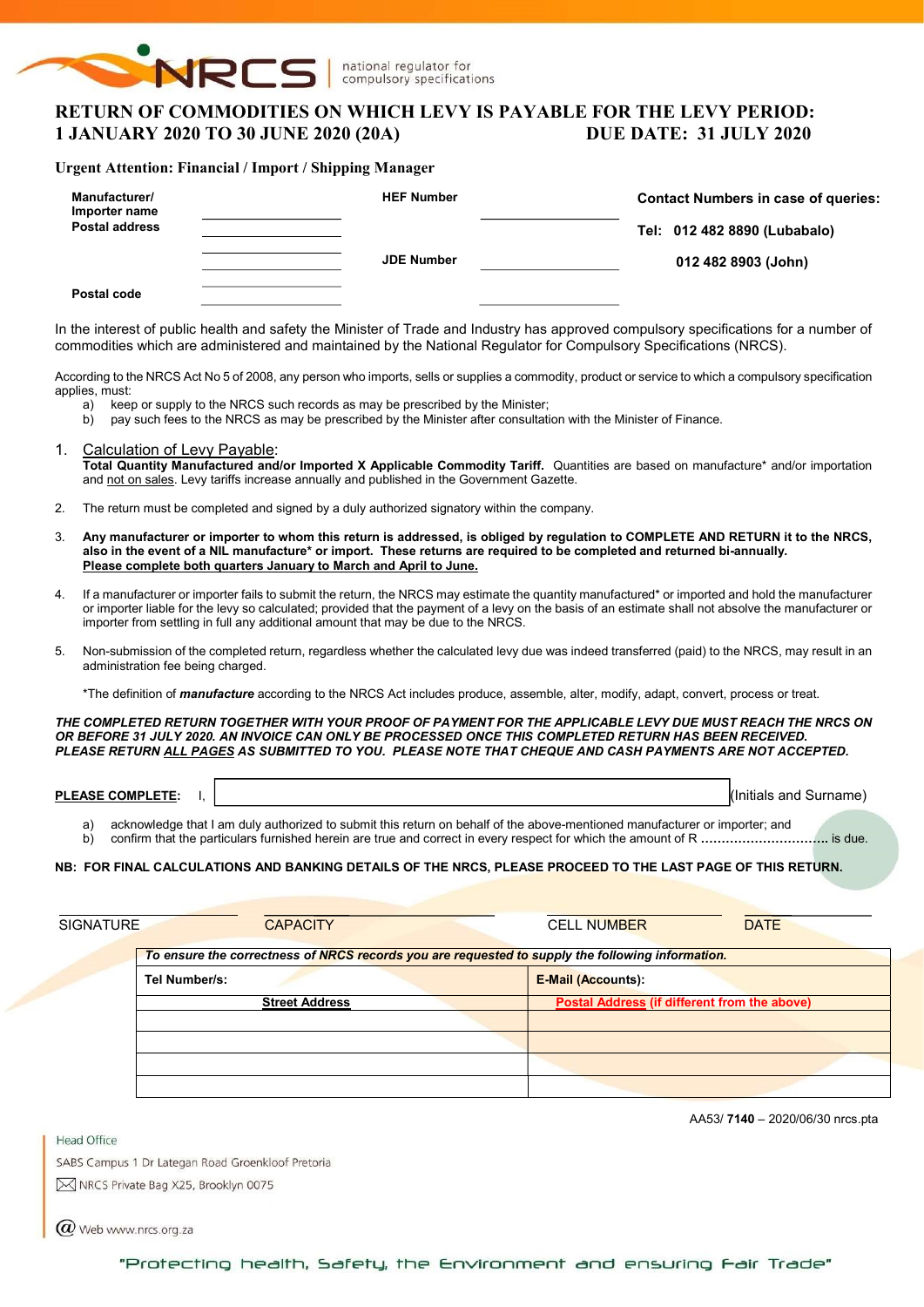### ELECTRICAL APPARATUS

PLEASE NOTE: TOTAL QUANTITY TO BE ROUNDED OFF TO THE <u>NEXT FULL UNIT</u>

| Code | Description of commodity                                                                                                                                                               |                                | Quantity<br>Manufactured | Quantity<br>Imported | Quantity<br>Manufactured | Quantity<br>Imported | Total | Unit      | <b>Tariff</b>      | Levy payable |  |
|------|----------------------------------------------------------------------------------------------------------------------------------------------------------------------------------------|--------------------------------|--------------------------|----------------------|--------------------------|----------------------|-------|-----------|--------------------|--------------|--|
|      |                                                                                                                                                                                        |                                | <b>Jan to March</b>      | Jan to March         | <b>Apr to June</b>       | Apr to June          |       |           |                    |              |  |
| 7120 | Portable television antennae                                                                                                                                                           | (IEC 60065 / VC 8055)          |                          |                      |                          |                      |       | 100 Items | R 9,61             |              |  |
| 7121 | Audio Equipment, e.g. Hi-Fi Systems, Radios, etc                                                                                                                                       | (IEC 60065 / VC 8055)          |                          |                      |                          |                      |       | 10 Items  | R 6,92             |              |  |
| 7123 | Audio Equipment e.g. Hi-Fi Systems, Radios, etc - Energy<br><b>Efficiency and Labelling</b>                                                                                            | (VC 9008)                      |                          |                      |                          |                      |       | 10 Items  | R 13,20            |              |  |
| 7122 | Visual Equipment e.g. TVs, VCRs, DVD Players, etc.                                                                                                                                     | (IEC 60065 / VC 8055)          |                          |                      |                          |                      |       | Item      | R <sub>1,99</sub>  |              |  |
| 7124 | Visual Equipment e.g. TVs VCRs, DVD Players, etc. - Energy<br><b>Efficiency and Labelling</b>                                                                                          | (VC 9008)                      |                          |                      |                          |                      |       | Item      | R 1,41             |              |  |
| 7209 | Lamp Control Gear*                                                                                                                                                                     | (VC 9087)                      |                          |                      |                          |                      |       | Item      | R 0.62             |              |  |
| 7210 | Luminaires and Lighting Appliances, e.g. fluorescent, fixed,<br>portable, hand-held lamps, lighting chains, flood lights,<br>Christmas tree lighting sets, etc. VC 8055 OR (IEC 60598) |                                |                          |                      |                          |                      |       | 10 Items  | R 1,92             |              |  |
| 7211 | Lamp holders                                                                                                                                                                           | (VC 8011)                      |                          |                      |                          |                      |       | 100 Items | R 3,81             |              |  |
| 7212 | Starters for tubular fluorescent lamps                                                                                                                                                 | ( <b>VC</b> 8039)              |                          |                      |                          |                      |       | 100 Items | R 1,92             |              |  |
| 7213 | Incandescent lamps (globes)                                                                                                                                                            | (VC 8043)                      |                          |                      |                          |                      |       | 100 Items | R <sub>1,92</sub>  |              |  |
| 7214 | Single-Capped Fluorescent Lamps (CFL)*                                                                                                                                                 | (VC 9091)                      |                          |                      |                          |                      |       | 10 Items  | R 1,76             |              |  |
| 7510 | Plugs                                                                                                                                                                                  | $\overline{\text{ (VC 8008)}}$ |                          |                      |                          |                      |       | 100 Items | R 1,92             |              |  |
| 7511 | Socket outlets                                                                                                                                                                         | (VC 8008)                      |                          |                      |                          |                      |       | 10 Items  | R <sub>1,92</sub>  |              |  |
| 7512 | Socket outlet adaptors, including "Janus" couplers                                                                                                                                     | (VC 8008)                      |                          |                      |                          |                      |       | 100 Items | R 13,43            |              |  |
| 7513 | Switches for Fixed installations                                                                                                                                                       | (VC 8003)                      |                          |                      |                          |                      |       | 100 Items | R 11,53            |              |  |
| 7514 | <b>Switches for Appliances</b>                                                                                                                                                         | (VC 8052)                      |                          |                      |                          |                      |       | 100 Items | R 3,81             |              |  |
| 7517 | Cord Sets with plug and appliance coupler                                                                                                                                              | (VC 8029)                      |                          |                      |                          |                      |       | 100 Items | R 15,38            |              |  |
| 7518 | Cord Extension Sets - without switches                                                                                                                                                 | (VC 8029)                      |                          |                      |                          |                      |       | 10 Items  | R 2,89             |              |  |
| 7519 | Cord Extension Sets - with switches                                                                                                                                                    | (VC 8029)                      |                          |                      |                          |                      |       | 10 Items  | R 5,19             |              |  |
| 7520 | Cord Extension Sets - with switches and MCCB                                                                                                                                           | (VC 8029)                      |                          |                      |                          |                      |       | 10 Items  | R <sub>16.89</sub> |              |  |
| 7521 | Cord Extension Sets - with switches and ELPU                                                                                                                                           | (VC 8029)                      |                          |                      |                          |                      |       | 10 Items  | R 19,98            |              |  |
| 7610 | Flexible Cords                                                                                                                                                                         | ( <b>VC</b> 8006)              |                          |                      |                          |                      |       | 100 Kg    | R 5,76             |              |  |
| 7611 | Electric Cables - fixed installations, Medium Voltage<br>Electric Cables - fixed installations Low Voltage                                                                             | (VC 8077)<br>(VC 8075)         |                          |                      |                          |                      |       | 100 Kg    | R 5,76             |              |  |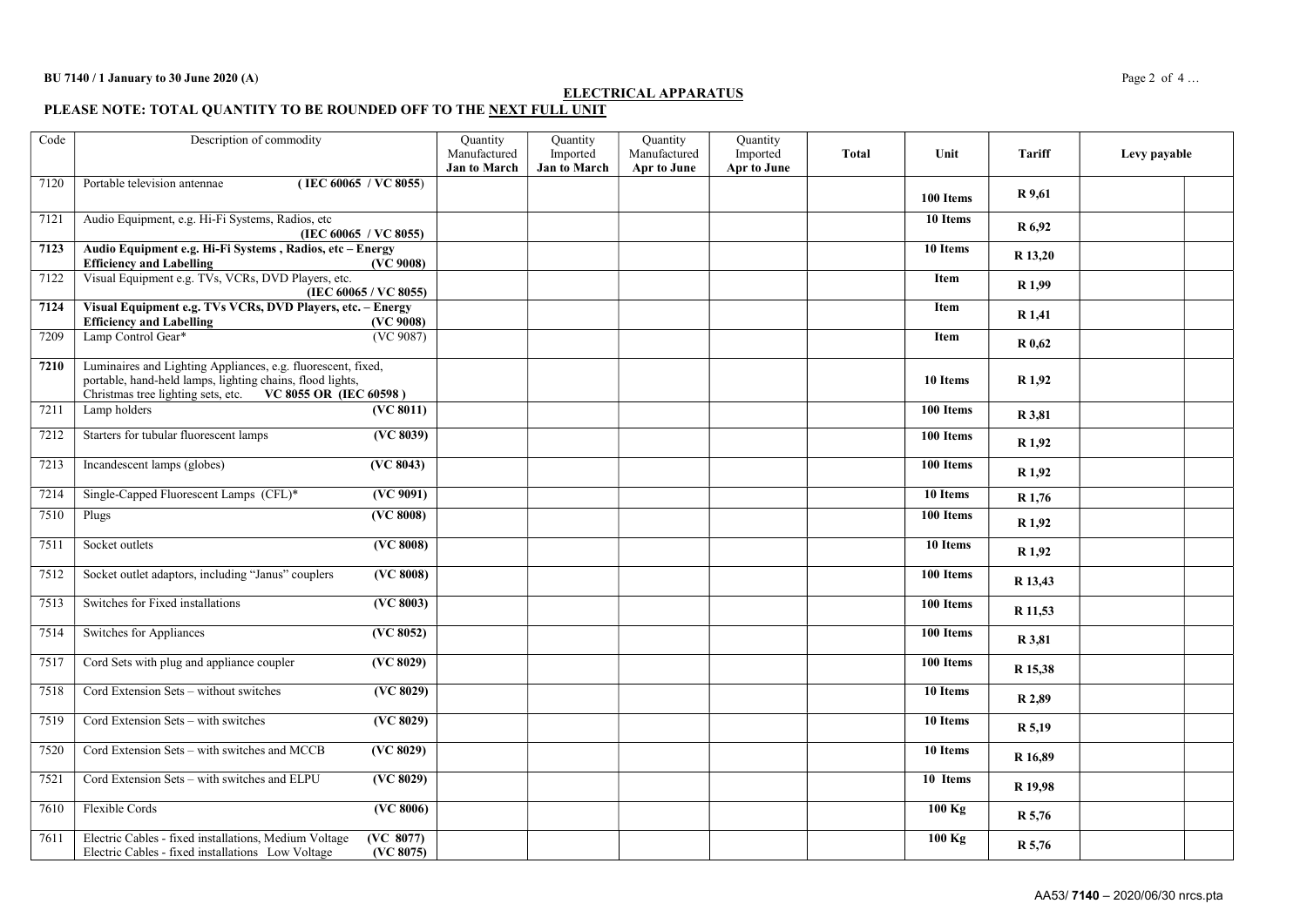### BU 7140 / 1 January to 30 June 2020 (A) Page 3 of 4

| Code | <b>Description of Commodity</b>                                                                                                                                                                                                                                                                                                                   | Quantity<br>Manufactured<br><b>Jan to March</b> | Quantity<br>Imported<br><b>Jan to March</b> | Quantity<br>Manufactured<br>Apr to June | Quantity<br>Imported<br>Apr to June | <b>Total</b> | Unit                  | Tariff            | Levy Payable |  |
|------|---------------------------------------------------------------------------------------------------------------------------------------------------------------------------------------------------------------------------------------------------------------------------------------------------------------------------------------------------|-------------------------------------------------|---------------------------------------------|-----------------------------------------|-------------------------------------|--------------|-----------------------|-------------------|--------------|--|
| 7710 | Moulded case circuit-breakers : Single pole<br>(VC 8036)                                                                                                                                                                                                                                                                                          |                                                 |                                             |                                         |                                     |              | 10 Items              | R 2,12            |              |  |
| 7711 | Moulded case circuit-breakers : Double pole<br>(VC 8036)                                                                                                                                                                                                                                                                                          |                                                 |                                             |                                         |                                     |              | $\overline{10}$ Items | R 7,11            |              |  |
| 7712 | Moulded case circuit-breakers : Triple pole<br>(VC 8036)                                                                                                                                                                                                                                                                                          |                                                 |                                             |                                         |                                     |              | 10 items              | R 10,00           |              |  |
| 7713 | Moulded case circuit-breakers: Four pole<br>(VC 8036)                                                                                                                                                                                                                                                                                             |                                                 |                                             |                                         |                                     |              | 10 Items              | R 11,91           |              |  |
| 7719 | Transportable motor operated tools: e.g. table saw thickness planers<br>(IEC 61029) / VC 8055)<br>etc.<br>or (VC 9105)                                                                                                                                                                                                                            |                                                 |                                             |                                         |                                     |              | 10 Items              | R 14,01           |              |  |
| 7720 | Hand-held electric power tools, e.g. lathes, saws, grinders, drills,<br>electric gardening and agricultural equipment, etc.<br>(IEC 60745 / VC 8055)<br>or (VC 9105)                                                                                                                                                                              |                                                 |                                             |                                         |                                     |              | 10 Items              | R 11,33           |              |  |
| 7721 | Earth leakage protection units: Single phase<br>(VC 8035)                                                                                                                                                                                                                                                                                         |                                                 |                                             |                                         |                                     |              | 10 Items              | R 16,53           |              |  |
| 7722 | Earth leakage protection units: Multi phase<br>( <b>VC</b> 8035)                                                                                                                                                                                                                                                                                  |                                                 |                                             |                                         |                                     |              | 10 Items              | R 31,29           |              |  |
| 7810 | (VC 8012)<br>Appliance couplers                                                                                                                                                                                                                                                                                                                   |                                                 |                                             |                                         |                                     |              | 100 Items             | R 5,76            |              |  |
| 7811 | Appliance - Small:<br>(e.g. Vacuum cleaners, heaters, electric irons, heated blankets, fans,<br>hairdryers, kettles, motor-operated appliances, instantaneous water<br>heaters, soldering irons, battery chargers Safety of transformers,<br>reactors, power supply units and combinations thereof etc.)<br>(IEC 60335 /IEC 61558<br>$/$ VC 8055) |                                                 |                                             |                                         |                                     |              | 10 Items              | R <sub>1,92</sub> |              |  |
| 7813 | Appliance - Large:<br>(e.g. Freezers, refrigerators, dishwashers, washing machines, tumble<br>dryers, air conditioning units, catering equipment, microwave ovens,<br>stoves, electrical equipment for measurement, control, and laboratory<br>(IEC 60335 / IEC 61010 /<br>use etc.)<br>VC 8055))                                                 |                                                 |                                             |                                         |                                     |              | <b>Item</b>           | R 2,42            |              |  |
| 7817 | Appliance - Large:<br>(Only freezers, refrigerators, dishwashers, washing machines, tumble<br>dryers, washer-dryer combinations, electric ovens and air<br>conditioners) – Energy Efficiency and labeling<br>(VC 9008)                                                                                                                            |                                                 |                                             |                                         |                                     |              | <b>Item</b>           | R 2,89            |              |  |
| 7815 | Hot water storage tanks for domestic use<br>(VC 9006)                                                                                                                                                                                                                                                                                             |                                                 |                                             |                                         |                                     |              | Item                  | R 2,42            |              |  |
| 7812 | Information Technology (IT) equipment and business systems,<br>(e.g. computers, monitors, printers, copiers, fax machines,<br>(IEC 60950 / VC 8055)<br>scanners, modems, routers etc.                                                                                                                                                             |                                                 |                                             |                                         |                                     |              | <b>Item</b>           | $R$ 5,70          |              |  |
| 7814 | Information Technology (IT) components, e.g. power-supplies,<br>cell phone battery chargers, motherboards, etc.<br>(IEC 60950 / VC 8055)                                                                                                                                                                                                          |                                                 |                                             |                                         |                                     |              | 100 Items             | R 59,54           |              |  |